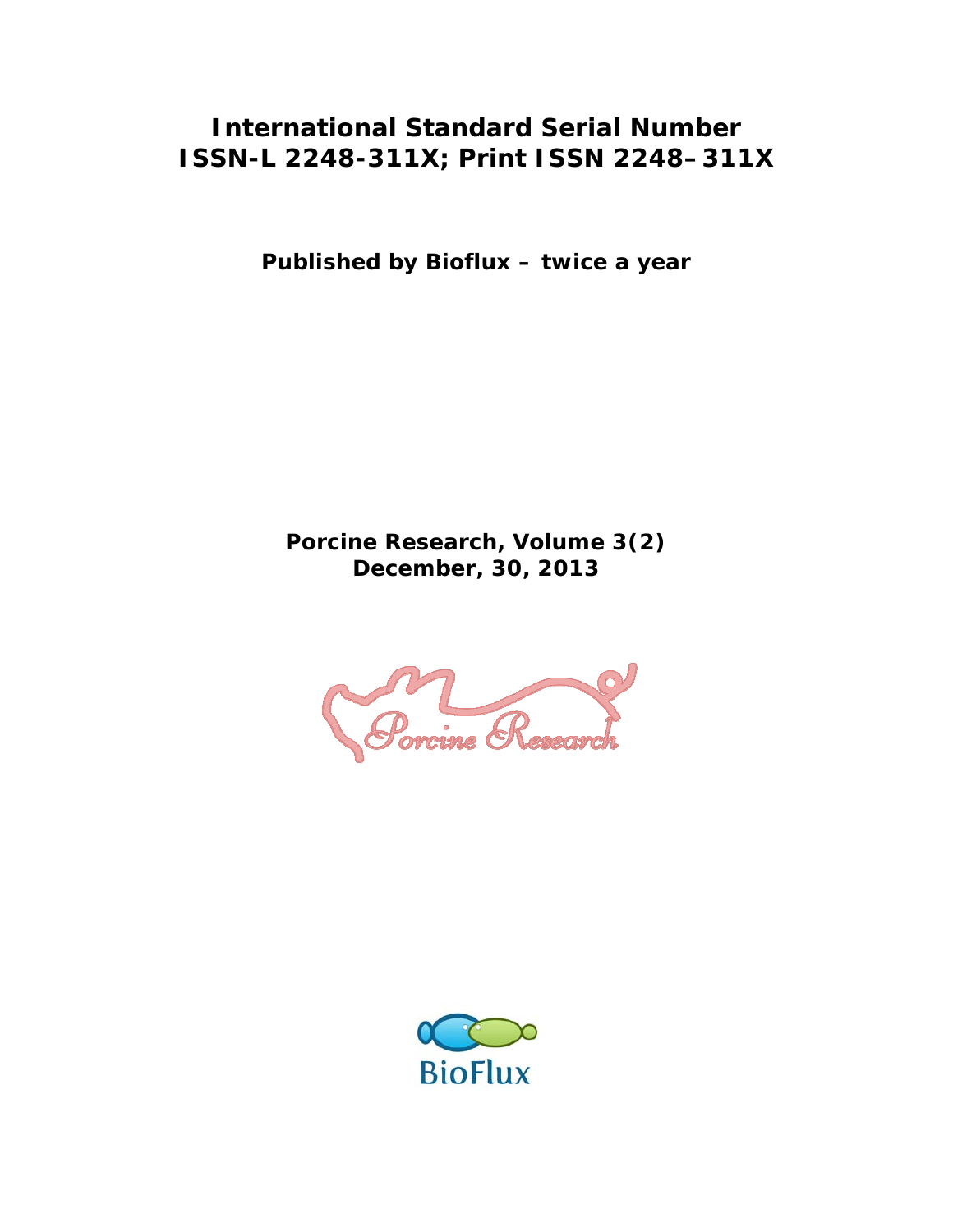# **ABOUT "PORCINE RESEARCH"**

Porcine Research is a peer-reviewed journal. Each published article was independently seen before by two scientific reviewers and at least one lingvist. The journal covers all the fields of porcine research (structure, function, evolution, ecology, taxonomy) and swine husbandry (applied biology, legislation, meat production technology, or biotechnology).

Porcine Research is a good opportunity for you to publish your original research, review, opinion, essay or short communication, both printed and online, color, open access. The journal will be disseminated on a very large scale with the help of various international databases. Peer-review policy: single blind peer-review is used.

# **EDITORIAL BOARD**

6 Countries from 3 continents: Belgium, Greece, Republic of Moldova, Romania, India, USA.

#### **Editor-in-Chief**

Suteu Mihai, Independent researcher, Cluj-Napoca (Romania).

#### **Honorary Editors**

Buys Nadine, K. U. Leuven (Belgium) Spincemaille Geert, Rattlerow Seghers (Belgium) Vlaic Augustin, USAMV Cluj, Cluj-Napoca (Romania)

#### **Editors**

Ardelean Anca, USAMV Cluj, Cluj-Napoca (Romania) Caisîn Larisa, The State Agrarian Univ.of Moldova, Chișinău (Rep.of Moldova) Hettig Andrea, Independent researcher, Cluj-Napoca (Romania) Ichim Oana, Zoo Tech Group, Cluj-Napoca (Romania) Kataria Anil Kumar, Rajasthan Univ. of Vet. and Anim. Sci., Bikaner (India) Kim Serra, Independent researcher (USA) Oroian Ioan, USAMV Cluj, Cluj-Napoca (Romania) Papatsiros Vassilis, University of Thessaly (Greece) Păcală Nicolae, USAMVBT, Timisoara (Romania) Păsărin Benone, USAMV Iasi, Iasi (Romania) Petrescu-Mag Ioan Valentin, USAMV Iasi, Iasi (Romania) Rhyne Andrew, Roger Williams University, Bristol (USA) Wavreille Jose, Waloon Agricultural Research Centre (Belgium).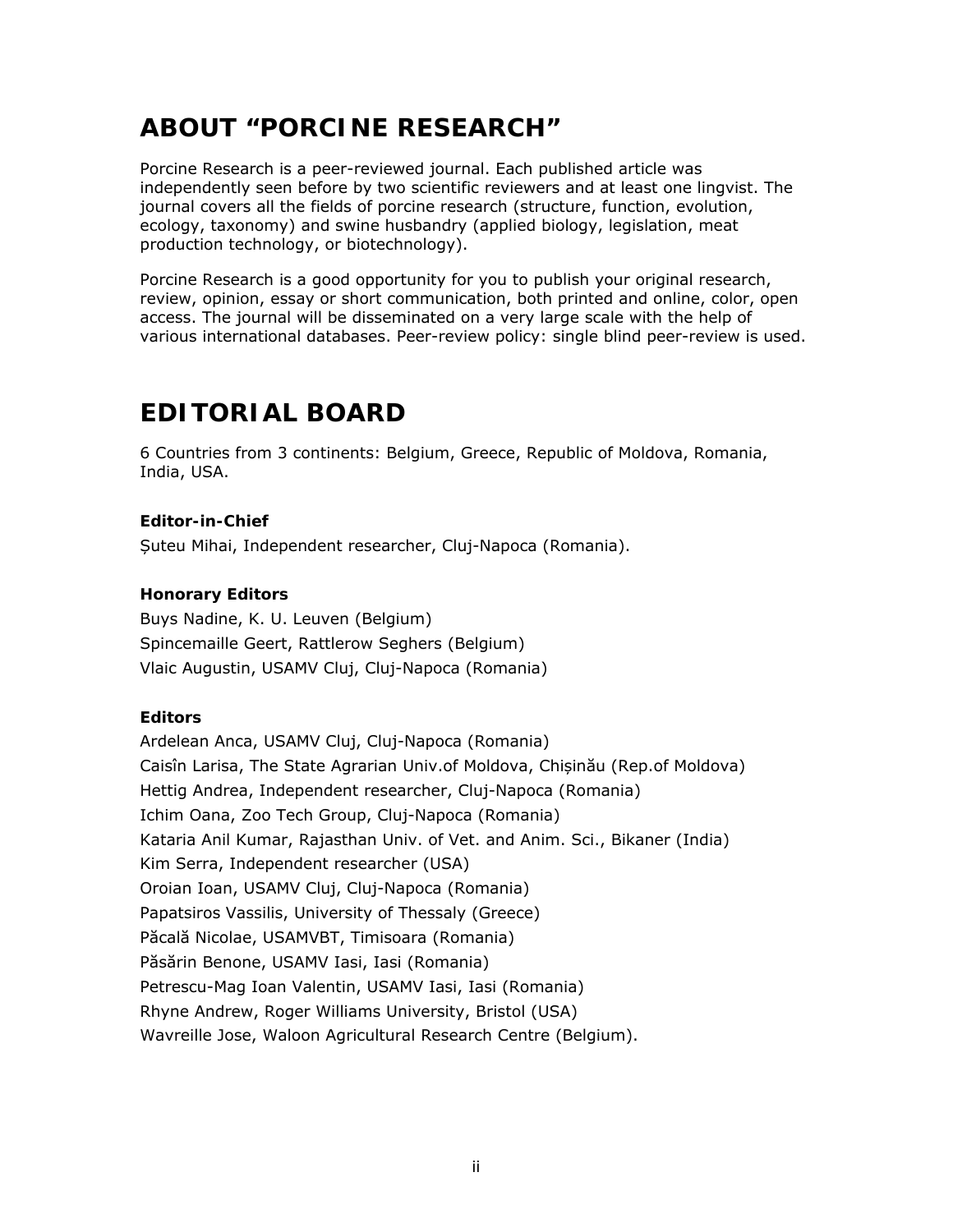### **Abstracting and Indexes**

ISI Web of Knowledge (via Zoological Record and CABI) Thomson Reuters - Master Journal List (via Zoological Record) Zoological Record and its ION (Index to Organism Name) Index Copernicus International  $(2012$  ICV = 4.83) CAB Abstracts Global Health CAB Direct (CABI's own Platform) DIMDI Dialog Datastar Ovid LinkSolver NLM Catalog (NCBI) Ulrich's Periodicals Directory Serials Solutions and many others.

#### **Zoological Record (part of Biosis)**

ION contains the organism names related data gathered from the scientific literature for Thomson Reuters' *Zoological Record®* database. Viruses, bacteria and plant names will be added from other Thomson Reuters databases such as *BIOSIS Previews®* and *Biological Abstracts®.*





Ulrich's™ is the most comprehensive knowledgebase of print and electronic serials data available and features in-depth coverage for more than 300,000 serials from 90,000 publishers covering 950 subject areas and 200 languages. This unmatched resource powers the Ulrich's™ Global Serials Intelligence services. For more than 75 years, librarians and researchers have trusted Ulrich's™ as the authoritative serials resource for unbiased information about journals, magazines, newspapers, and other periodicals around the world. The Ulrich's dedicated data managers perform ongoing research and publisher outreach to ensure the most current, multi-faceted view of the scope, availability, and quality of serials resources.





CABI is a not-for-profit international organization that improves people's lives by providing information and applying scientific expertise to solve problems in agriculture and the environment. Their mission and direction is influenced by their member countries who help guide the activities they undertake. These include scientific publishing, development projects and research, and microbial services.

 2010 marked 100 years of CABI. Since its beginnings as an entomological committee in 1910, it then developed into a Commonwealth organization before becoming a truly international service in agricultural information, pest identification and biological control in the mid 1980s.